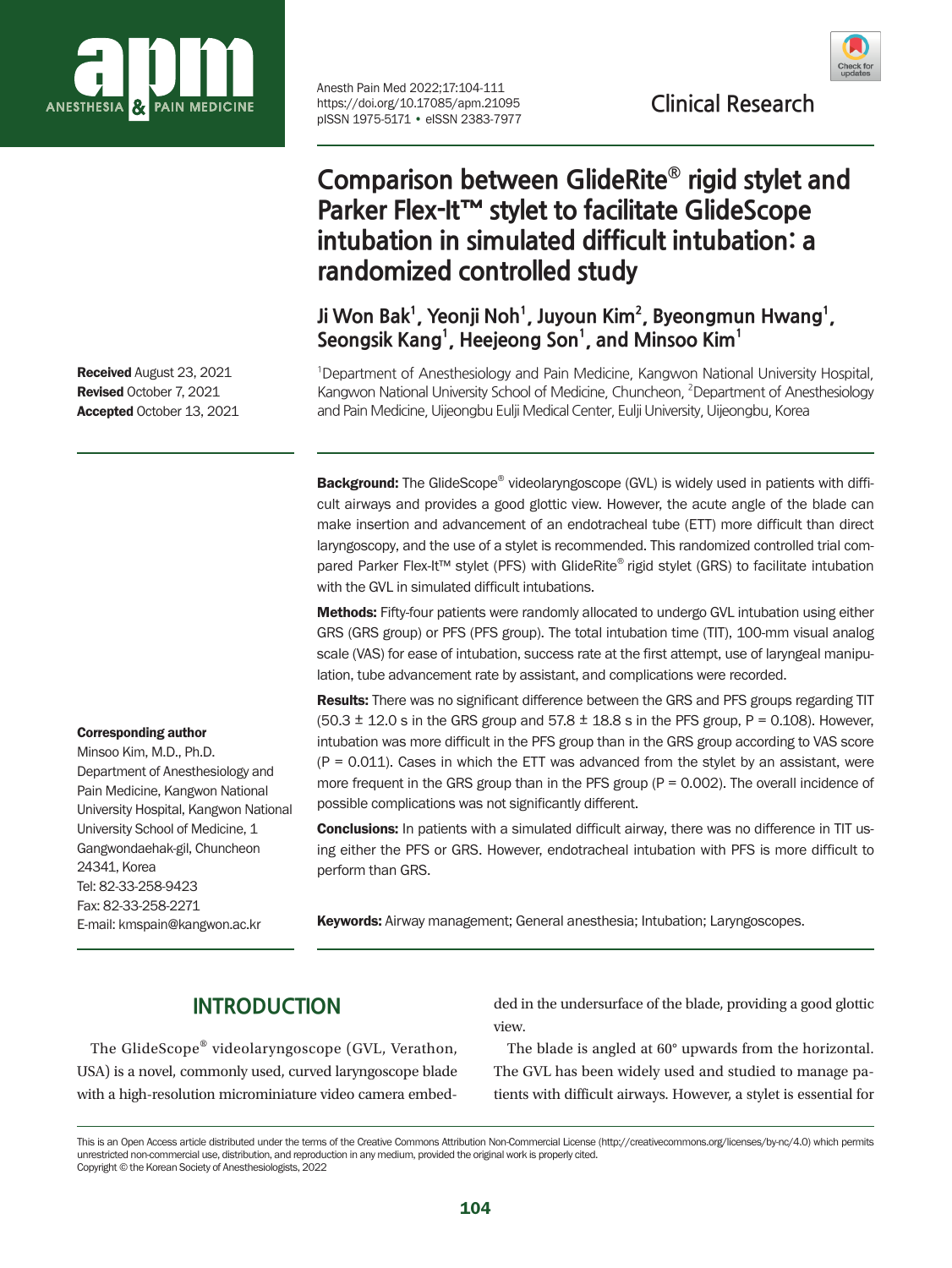tracheal intubation because of the large angle of the curved blade, which has the potential to make insertion and advancement of an endotracheal tube (ETT) relatively difficult with the possibility of intraoral damage [1].

Owing to the curvature of the GVL blade, a stylet must be used to position the ETT tip at the glottic opening [1]. The GlideRite<sup>®</sup> rigid stylet (GRS) ( $Fig. 1$ ) is a reusable dedicated stylet provided by the manufacturer with an angle of approximately 90° and radius of 6 cm to fit the GVL [\[2](#page-7-0)]. Various authors have recommended different curvatures of the ETT/ stylet to optimally place it into the trachea, including matching the blade's 60° angle, configuring the ETT with a 90° bend [1,[3](#page-7-1)], or using a J-shaped ETT [\[4](#page-7-2)]. Other potential strategies may include the use of a flexible stylet that allows active adjustment of the ETT tip angle during tracheal intuba-tion [\[5\]](#page-7-0). The Parker Flex-It<sup>TM</sup> stylet (PFS, Parker Medical, USA) [\(Fig. 2](#page-1-1)) is a two-piece plastic stylet allowing active modification of the tip of the ETT during use, and fixation at a specific curvature using a locking clip. Its ability to "relax" the curvature after the ETT tip has passed the vocal cords, facilitates the advancement of the ETT following the curvature of the airway [\[5](#page-7-0)[,6](#page-7-3)].

To simulate a difficult airway, we used an adjustable cervical collar, which could be customized for individual cervical lengths. Immobilization using a cervical collar is a method commonly used in patients with cervical spine injuries, and there is no risk caused by the fixation itself [\[7](#page-7-2)[,8\]](#page-7-4). This method has been used intentionally to simulate a difficult airway in several previous studies  $[7,9-11]$  $[7,9-11]$  $[7,9-11]$ , and different aids for intubation have been studied in simulated difficult airways [\[7](#page-7-2)[,12](#page-7-7)]. The Ambu® Perfit ACE cervical collar (Ambu Inc., Denmark) used in this study is different from the rigid or semi-rigid collars used in previous studies [\[13](#page-7-8)[–15\]](#page-7-9). It is adjustable to any neck size with 16 different settings ranging from "Neckless" to "Tall" sizes, allowing to size the collar exactly to the individual's neck size. Therefore, we expected to reconstruct a difficult case precisely.

Previous studies comparing the PFS with the GRS or malleable stylet investigated each stylet in patients with normal airways [\[5,](#page-7-0)[16\]](#page-7-10); however, no study has been conducted for difficult airways. Therefore, the purpose of this study was to compare the usefulness of the GRS and PFS during intubation with GVL in a simulated difficult airway, and the alternative hypothesis was that there would be difference in TIT between the two groups.

### **MATERIALS AND METHODS**

This randomized controlled study was approved by the Institutional Review Board of the our hospital (no. 2016-11- 005-010). Written informed consent was obtained from all patients before enrollment in the study. The inclusion criteria were patients with American Society of Anesthesia physical status I & II, aged 19–60 years, and scheduled for elective surgery requiring general anesthesia and tracheal intubation. Patients with a body mass index  $> 35$  kg/m<sup>2</sup>, who needed emergency operations and rapid sequence intubation, had pre-existing dental pathology, and were expected to have difficult airways were excluded from the study. Potentially difficult intubation was defined as the presence of Mallampati class > III, mouth opening < 2.5 cm, thyromental distance < 6 cm, and history of previous difficult intubation.

The patients were randomly assigned to either the GRS group or the PFS group using a random number table generated using the randomization plan generator provided at <http://www.randomization.com.> In the GRS group, tracheal

<span id="page-1-0"></span>

Fig. 1. The GlideRite® rigid stylet (GRS, Verathon, USA), a dedicated stylet provided by the manufacturer.

<span id="page-1-1"></span>

Fig. 2. The Parker Flex-It™ stylet (PFS, Parker Medical, USA), shown individually and inserted into an endotracheal tube.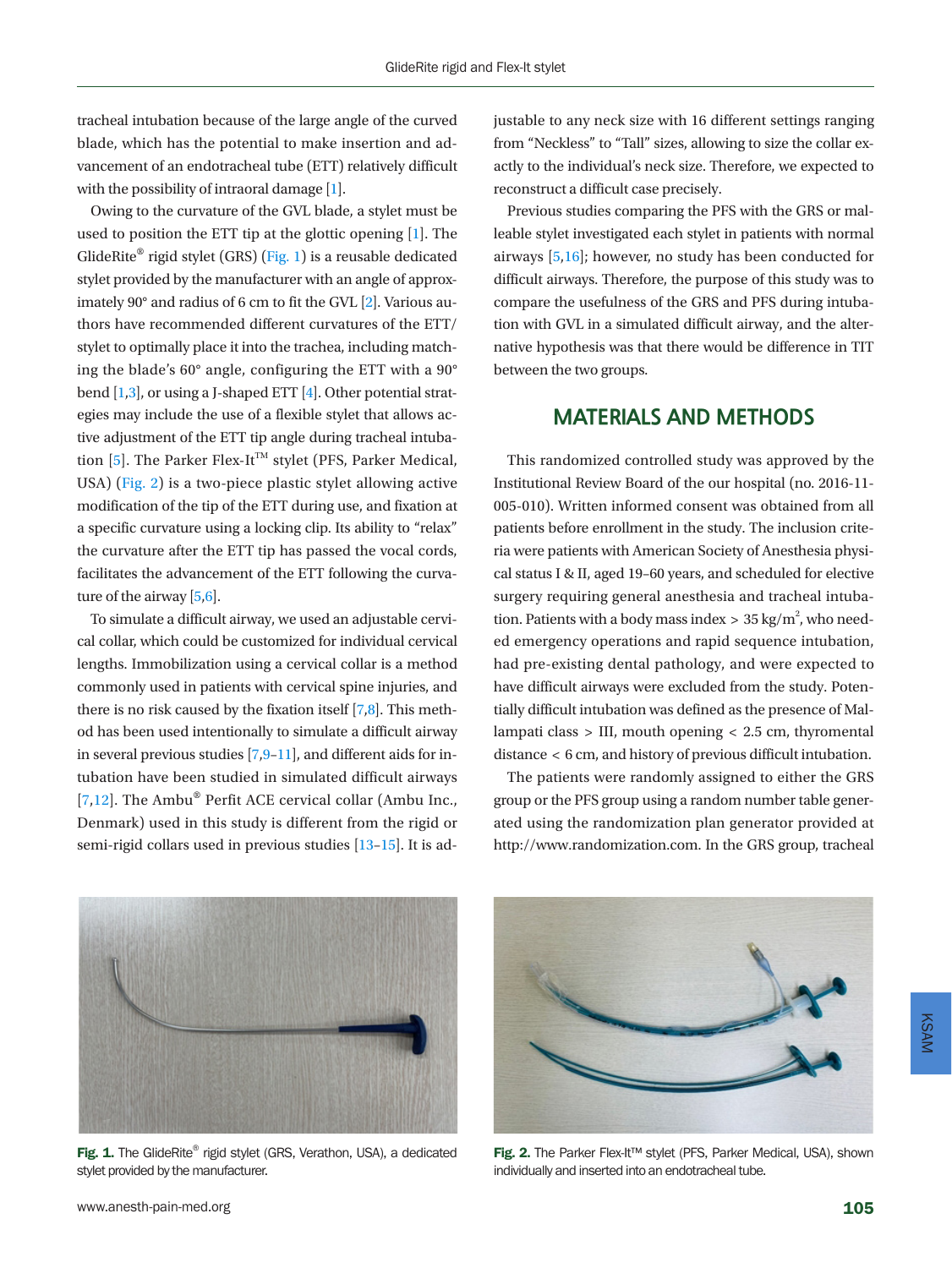intubation was performed with the GVL, and the tracheal tube was used with the manufacturer's stylet, the GRS. In the PFS group, tracheal intubation was performed with PFS.

We recruited 60 patients for this study, and six of them were not eligible because of the Mallampati class IV ( $n = 2$ ), cancellation of the surgery  $(n = 2)$ , and invalid informed consent  $(n = 2)$  [\(Fig. 3](#page-2-0)). The remaining 54 patients fulfilled all criteria and subsequently consented to participate in the study ( $n = 27$  per group). Each patient was allocated to a group using a sealed opaque envelope, which was opened as the patient entered the operating room. The assigned stylet was inserted into the ETT by one of the study investigators, who concealed the stylet and ETT with a towel and then had no further involvement with clinical care or outcome assessment. An independent anesthesiologist, higher than 3rd grade resident doctor who was clinically experienced in handling GVL dozens of times and had practiced intubation with PFS over 30 times to become skilled, performed all tracheal intubations, and was not involved in the collection or analysis of the data.

Before the induction of general anesthesia, we measured the neck circumference, inter-incisor distance (mouth opening), and thyromental distance while awake. After preoxygenation with 100% oxygen for > 3 min, induction was started with 2 mg/kg of 1% propofol and 2 μg/kg of fentanyl. When the patient lost consciousness and manual ventilation with a face mask was well performed, 0.6 mg/kg of rocuronium was administered. Three minutes later, the Cormack-Lehane grade was evaluated using a Macintosh laryngoscope, and the cervical collar was applied to simulate the difficult airway. To evaluate whether the simulated difficult tracheal intubation would be appropriately functioning, the Cormack-Lehane grade was assessed using a Macintosh laryngoscope once more after applying the neck collar. Tracheal intubation was performed using either the GRS or PFS according to each group using 7.5-mm tubes for men and 7.0 mm tubes for women. We allowed the involvement of an assistant with laryngeal manipulation or ETT advancement, if necessary, and recorded it. If the operator removed the GVL blade or ETT from the mouth, this was counted as an additional attempt at intubation.

The primary outcome was total intubation time (TIT), which was defined as the time from insertion of the blade of the GVL into the oral cavity to the appearance of end-tidal carbon dioxide (EtCO<sub>2</sub>) curve of at least 30 mmHg after intubation of the ETT. TIT was divided into two detailed phases, including endotracheal tube insertion time (EIT) and endotracheal tube advancement time (EAT). After the timer was initiated, the blinded observer measured not only the TIT but also each section of the time. Their definitions are as follows

- EIT: the time from insertion of the blade of the GVL into the oral cavity to the moment just before the ETT con-

<span id="page-2-0"></span>

Fig. 3. CONSORT flow chart for the study patients. GRS group: GlideRite® rigid stylet (Verathon, USA) group, PFS group: Parker-Flex-It™ stylet (Parker Medical, USA) group.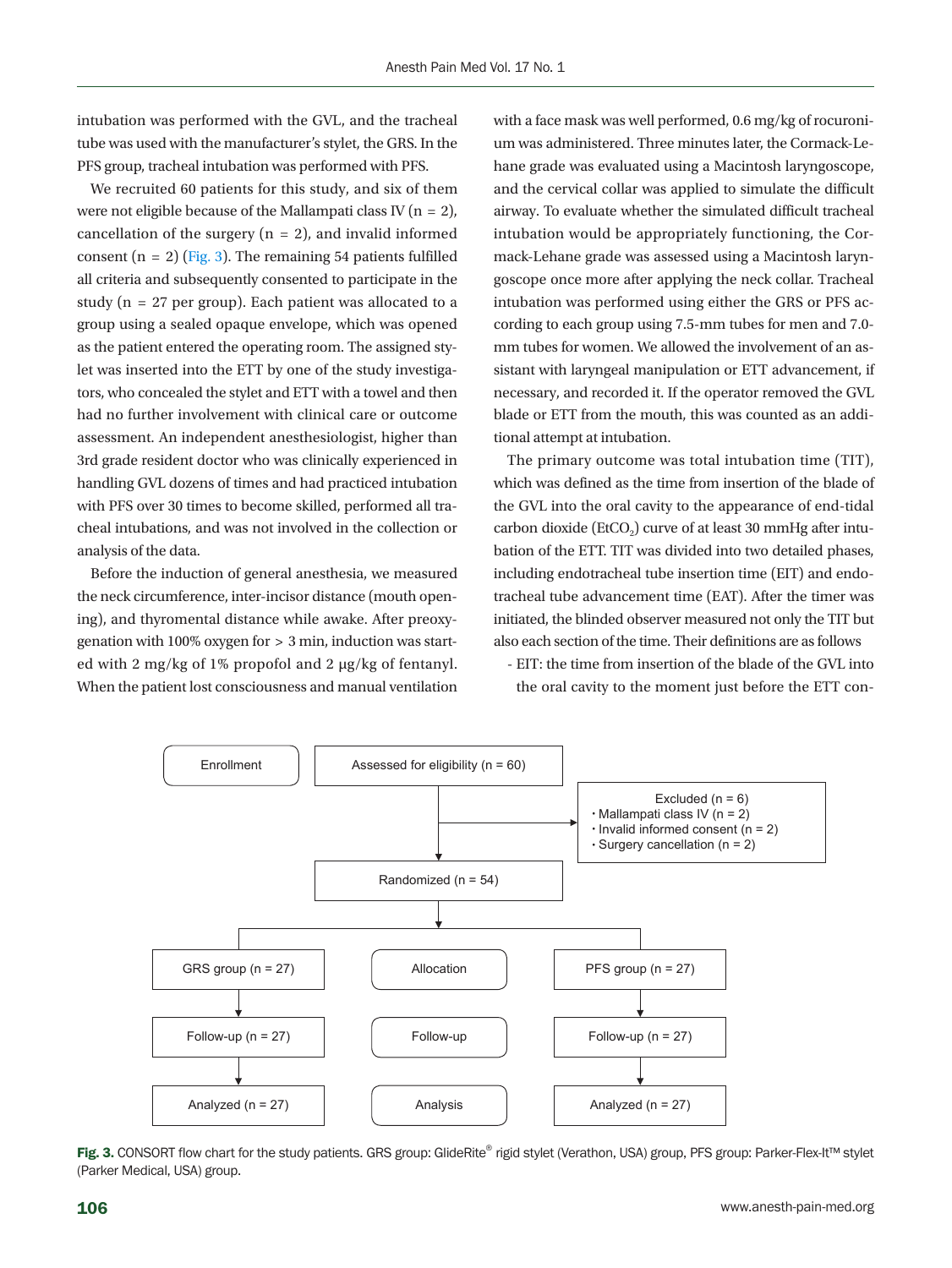tacts the glottic opening.

- EAT: the time from the passing of the ETT through the glottis to the appearance of the EtCO<sub>2</sub> curve of at least  $30$ mmHg on the anesthesia monitor.

Data were collected by one investigator to eliminate observer interpreter bias. We defined failure of tracheal intubation as one of the following cases: three failed attempts, prolonged intubation time  $> 120$  s, or  $SpO<sub>2</sub> < 90\%$  during intubation. In case of failed intubation, we planned to remove the cervical collar and conduct a bag-and-mask ventilation with 100% oxygen, and then perform tracheal intubation with the stylet that the operator preferred to use with the GVL. These cases were excluded from the analysis, and the TIT of the final trial was counted and used for analysis. The time required for intermittent mask ventilation was subtracted from the TIT.

Prespecified secondary outcomes included ease of intubation using a visual analog scale (VAS)  $(0 =$  extremely easy to 100 = extremely difficult), the number of attempts, success rate for the first attempt, whether external laryngeal manipulation was used, and whether the ETT was advanced along the stylet by an assistant. During intubation, we also evaluated the occurrence of severe hypoxemia, which was defined as peripheral oxygen saturation  $(SpO<sub>2</sub>) < 90\%$ , and laryngospasm. Intraoral examination was performed to confirm the presence of lip, mucosal, or tooth injury immediately after tracheal intubation. After surgery, we examined oropharyngeal trauma with GRS and performed extubation. Subsequently, the presence of blood in the tracheal tube was identified. One hour after the extubation, the patients were interviewed if they had symptoms of complications, such as sore throat, hoarseness, and dysphagia by an independent anesthetist blinded to group allotment in the post-anesthesia care unit; the complications were reevaluated after 24 h in the general ward in the same manner. Hemodynamic data, such as blood pressure, heart rate, and SpO<sub>2</sub> were consistently monitored and recorded since the patients entered the operating room until the operation finished, especially before and after tracheal intubation and extubation.

### **Statistical analyses**

The primary outcome was TIT, and the secondary outcomes were VAS score for ease of intubation, success rate at the first attempt, use of laryngeal manipulation, tube advancement rate by assistant, and complications. A pilot study was conducted in 20 patients (10 patients per group)

to determine the required sample size. All cases were not included in our present study. The mean  $\pm$  standard deviation (SD) of the TIT was  $52.4 \pm 23.1$  s for the GRS group and 67.7 ± 14.0 s for the PFS group. Using a statistical significance level of 0.05 ( $\alpha = 0.05$ ) and 80% power (β = 0.2), we estimated that 26 patients would be required per group. We selected a sample size of 30 patients per group to compensate for potential dropouts (about 10%).

Statistical analysis was performed using the SPSS ver. 23 (IBM Corp., USA). Values are expressed as median (1Q, 3Q), or mean  $\pm$  SD, or as the number of patients. The normality of the distribution of continuous variables was analyzed using the Shapiro–Wilk test. We used independent t-tests to analyze continuous, normally distributed variables and the Mann– Whitney *U* test to analyze continuous, non-normally distributed variables. Chi-squared or Fisher's exact tests were used, as appropriate, for categorical data. The limit of statistical significance was set at P < 0.05.

### **RESULTS**

The demographic and airway assessment data of the patients showed no differences between the GRS and PFS groups, as shown in [Table 1](#page-4-0). All tracheal intubations were successfully performed within three attempts and there were no cases of failed intubation. The Cormack-Lehane grade of the simulated difficult airway evaluated with the Macintosh laryngoscope was greater than III. No statistically significant differences were observed between the two groups concerning the TIT, which was 45.9 s (41.8, 52.8) in the GRS group and 49.5 s (46.2, 64.5) in the PFS group ( $P =$ 0.108). The EIT (P = 0.257) and EAT (P = 0.863) also showed no differences between the groups. However, the difference in ease of intubation between the two groups was statistically significant, with a mean VAS score of 40.8 ± 12.7 mm in the GRS group and 52.1  $\pm$  18.3 mm in the PFS group (P = 0.011). The successful tracheal intubation rate at the first attempt was 92.6% in the GRS group and 74.1% in the PFS group ( $P = 0.142$ ). One case of a third intubation attempt occurred in the PFS group, and the stylets were broken during tracheal intubation in three cases in the PFS group. Cases in which the ETT was advanced along the stylet by an assistant were 11 (40.7%) and 1 (3.7%) in the GRS and PFS groups, respectively ( $P = 0.002$ ) [\(Table 2](#page-4-1)). The incidence of complications, including hypoxemia and dental damage during intubation, was not observed in either group. In addition, there were no significant differences in the incidence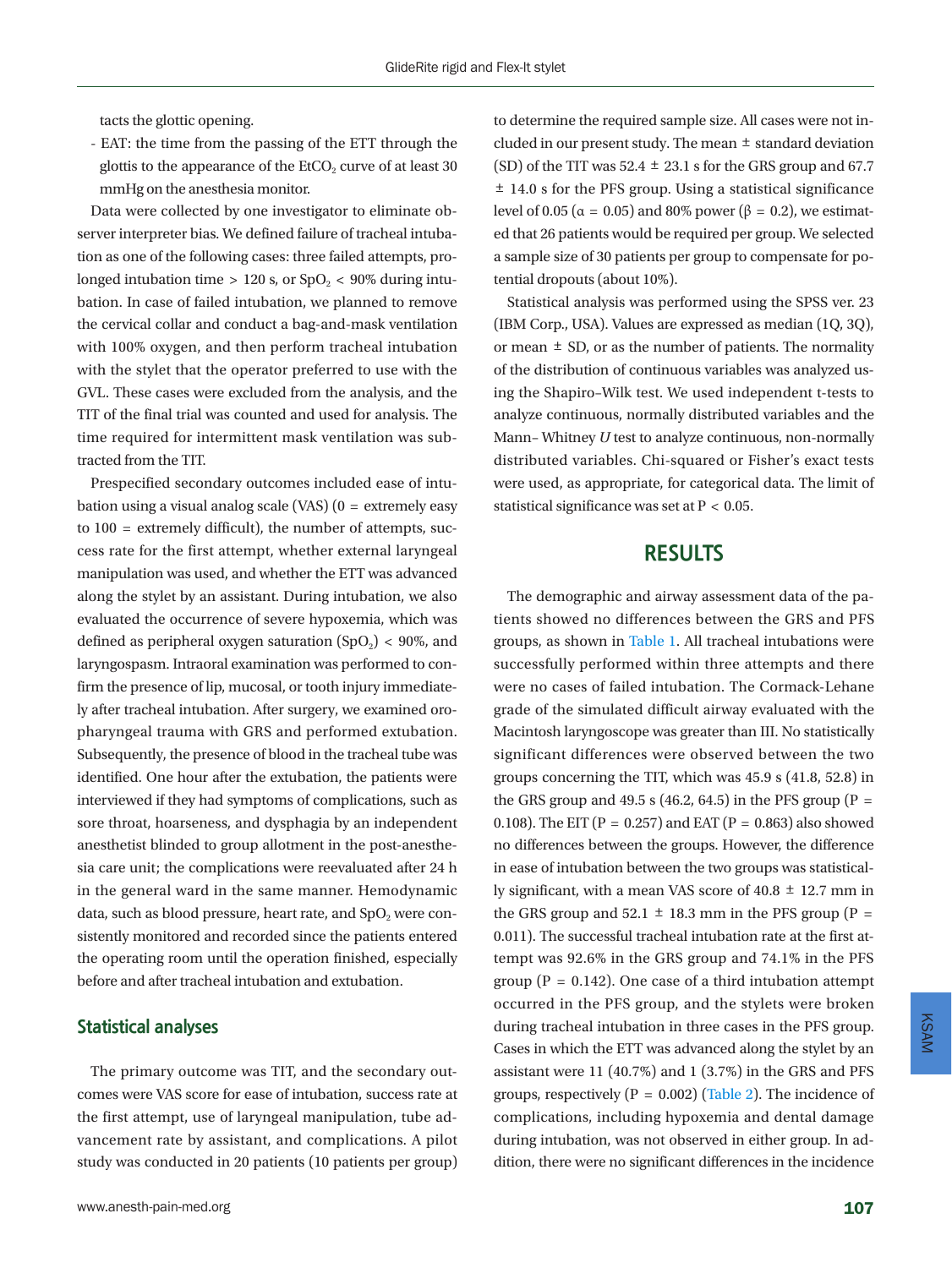<span id="page-4-0"></span>

|  | <b>Table 1.</b> Patient Demographics and Airway Assessment Data |  |  |  |
|--|-----------------------------------------------------------------|--|--|--|
|--|-----------------------------------------------------------------|--|--|--|

| Characteristic                                                             | GRS group ( $n = 27$ ) | PFS group ( $n = 27$ ) |
|----------------------------------------------------------------------------|------------------------|------------------------|
| Age (yr)                                                                   | 47 (37, 54)            | 51 (44, 56)            |
| Sex (M/F)                                                                  | 11/16                  | 11/16                  |
| BMI $(kg/m2)$                                                              | $25.1 \pm 3.3$         | $24.0 \pm 2.4$         |
| ASA (I/II)                                                                 | 17/10                  | 17/10                  |
| Thyromental distance (cm)                                                  | 9.0(8.5, 10.0)         | 9.5(8.5, 10.0)         |
| Neck circumference (cm)                                                    | $38.0 \pm 4.0$         | $37.1 \pm 2.8$         |
| Mouth opening without collar (cm)                                          | 4.8(4.3, 5.0)          | 4.6(3.9, 4.8)          |
| Mouth opening with collar (cm)                                             | $1.9 \pm 0.4$          | $1.9 \pm 0.4$          |
| Mallampati class (I/II)                                                    | 10/17                  | 12/15                  |
| Cormack-Lehane grade (I/II/III/IV)                                         | 10/14/3/0              | 10/17/0/0              |
| Cormack-Lehane grade with collar by a Macintosh laryngoscope (I/II/III/IV) | 0/0/3/24               | 0/0/2/25               |
| Cormack-Lehane grade with collar by the GVL (I/II/III/IV)                  | 19/6/2/0               | 22/4/1/0               |

Values are presented as median (1Q, 3Q), number of patients, or mean ± SD. GRS: GlideRite® rigid stylet (Verathon, USA), PFS: Parker Flex-It™ stylet (Parker Medical, USA), BMI: body mass index, ASA: American Society of Anesthesiologists physical status classification, GVL: GlideScope® videolaryngoscope.

<span id="page-4-1"></span>Table 2. Intubation Data of 54 Patients Compared Using Either the GRS or PFS

| Intubation data                        | GRS group ( $n = 27$ ) | PFS group ( $n = 27$ ) | MD (95% CI)              | OR (95% CI)            | P value  |
|----------------------------------------|------------------------|------------------------|--------------------------|------------------------|----------|
| TIT(S)                                 | 45.9 (41.8, 52.8)      | 49.5 (46.2, 64.5)      | $-7.5$ ( $-16.1$ to 1.1) |                        | 0,108    |
| EIT(S)                                 | 21.2(18.3, 26.3)       | 23.2 (17.0, 40.3)      | $-7.4$ ( $-15.1$ to 0.2) |                        | 0.257    |
| EAT(s)                                 | 26.7 (22.7, 30.0)      | 26.2 (22.7, 30.6)      | $-0.1$ ( $-4.1$ to 4.0)  |                        | 0.863    |
| Ease of intubation (100-mm VAS)        | $40.8 \pm 12.7$        | $52.1 \pm 18.3$        | $-11.3(-19.9 to -2.8)$   |                        | $0.011*$ |
| Intubation attempts 1/2/3/fail         | 25/2/0/0               | 20/6/1/0               |                          |                        | 0.142    |
| Success rate for the first attempt (%) | 92.6                   | 74.1                   |                          | 0,229 (0,043 to 1,224) | 0,085    |
| ETT advanced from stylet by assistant  | 11(40.7)               | 1(3.7)                 |                          | 0,056 (0,007 to 0,475) | $0.008*$ |
| Laryngeal manipulation                 | 0(0)                   | 1(3.7)                 |                          |                        | 1.000    |

Values are presented as median (1Q, 3Q), mean ± SD, or number of patients (%). GRS: GlideRite® rigid stylet (Verathon, USA), PFS: Parker Flex-It™ stylet (Parker Medical, USA), MD: mean difference, 95% CI: 95% confidence interval, OR: odds ratio, TIT: total intubation time, EIT: endotracheal tube insertion time, EAT: endotracheal tube advancement time, VAS: visual analog scale, ETT: endotracheal tube. \*Significantly different between the groups (P < 0.05).

of oropharyngeal trauma, blood on the tube, sore throat, hoarseness, and dysphagia between the groups ([Table 3](#page-5-0)). Perioperative hemodynamic data also showed no significant differences.

### **DISCUSSION**

In this study, we assessed the TIT of two different stylets, the GRS and PFS, during tracheal intubation with the GVL in a simulated difficult airway. Our results revealed that there was no difference in TIT using either of the two stylets. We also found that the performance of intubation with the GRS was subjectively easier than that with the PFS according to the VAS score. Less assistance was needed from the assistant in advancing the ETT into the trachea using the PFS in the simulated difficult airway.

The GVL is easy to use and provides a good glottic view during intubation with less cervical movement and lower applied forces; therefore, it is widely used in patients with difficult airways. Despite the excellent glottic visualization provided by the screen of the GVL, it does not guarantee easy and fast tracheal intubation [\[1\]](#page-7-11). The dedicated stylet, the GRS, can occasionally make intubation difficult and may impinge on the laryngeal structures around the vocal cords with potential risk of trauma because of its rigidity [\[17\]](#page-7-12). Efforts to determine optimal stylets for GVL intubation have been made by many researchers for several years [\[1](#page-7-11),[3](#page-7-13)[,4](#page-7-14)[,18\]](#page-7-15). Although the PFS was originally designed for use with the Macintosh laryngoscope, we expected that the PFS, with its capability to actively angulate the distal ETT, could facilitate insertion and advancement of the ETT during GVL intubation, especially in simulated difficult airways.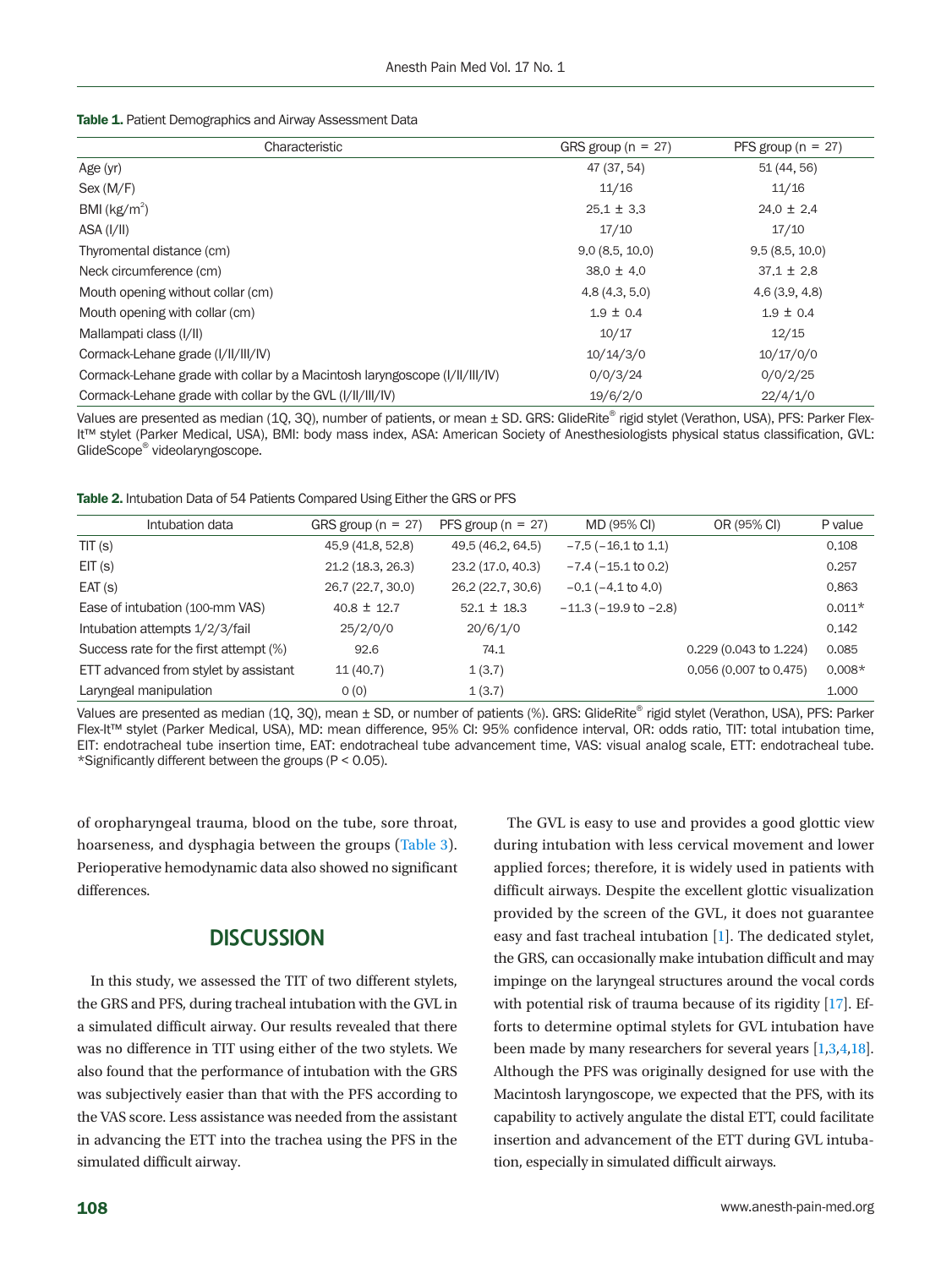| Parameters                | GRS group $(n = 27)$ | PFS group ( $n = 27$ ) | P value |
|---------------------------|----------------------|------------------------|---------|
| Sore throat at 1 h        | 12(44.4)             | 15(55.6)               | 0.587   |
| Sore throat at 24 h       | 3(11,1)              | 7(25.9)                | 0,293   |
| Hoarseness at 1 h         | 6(22.2)              | 5(18.5)                | 1.000   |
| Hoarseness at 24 h        | 1(3.7)               | 2(7.4)                 | 1.000   |
| Dysphagia at 1 h          | 3(11,1)              | 2(7.4)                 | 1,000   |
| Dysphagia at 24 h         | 1(3.7)               | 0(0)                   | 1.000   |
| Hypoxemia $(SpO2) < 90\%$ | 0(0)                 | 0(0)                   |         |
| Dental damage             | 0(0)                 | 0(0)                   |         |
| Oropharyngeal trauma      | 8(29.6)              | 4(14.8)                | 0,327   |
| Blood on the tube         | 5(18,5)              | 3(11,1)                | 0.704   |

#### <span id="page-5-0"></span>Table 3. Incidence of Complications

Values are presented as number of patients (%). GRS: GlideRite® rigid stylet (Verathon, USA), PFS: Parker Flex-It™ stylet (Parker Medical, USA), SpO<sub>2</sub>: peripheral oxygen saturation.

Contrary to our expectations, the TIT was not statistically different between the GRS and PFS. We divided the TIT into two phases, namely EIT and EAT. For EIT, we expected that the ETT with the PFS would approach the vocal cords faster than the GRS could because of its flexible feature to actively control the curvature of the ETT following the structure of the airway. For EAT, we expected that the time to advance the ETT/PFS into the trachea would be shortened by releasing the locking clip and relaxation of the active adjustment of the PFS angle, following the natural angle of the ETT, without assistance. However, the EIT and EAT also showed no statistical differences between the two groups. The reason for the absence of differences in the TIT, EIT, and EAT in our study is that handling the PFS is difficult in the limited intraoral space because of the interference of adjacent intraoral structures, unlike in the air without hindrance, thus it could not shorten the EIT. This study showed an advantage regarding the advancement of the ETT off the stylet by an assistant in the PFS group. Only one case (3.7%) in the PFS group needed the help of an assistant while advancing the ETT/stylet into the trachea, while 11 cases (40.7%) in the GRS group required it. It was anticipated that relaxation of the curvature of the PFS after passing the glottic opening would facilitate ETT advancement smoothly, reducing the need for help from an assistant to advance the ETT. However, the PFS group did not present a shorter EAT than that of the GRS group. According to the study by Sheta et al. [\[16\]](#page-7-16), which investigated the difference in the GRS and PFS in patients with normal airways, PFS had no benefit in shortening the TIT in normal airways.

Tracheal intubation with the GRS was significantly easier than that with the PFS during the use of GVL, based on the VAS score of the experienced operators. However, we need to reconsider the ease of intubation. Careful consideration of the factors that can affect the VAS score is needed. From another perspective, the number of attempts, ability to control the stylet, frequency of usage of external laryngeal manipulation, and advancement of ETT along the stylet by an assistant could influence the evaluation of the VAS score. In our study, even though there were more cases of advancement of ETT requiring an assistant in the GRS group than in the PFS group, difficulty in manipulating the ETT/PFS in the narrow oral cavity, the breakage of the PFS, and a higher frequency of intubation attempts might have resulted in higher VAS scores in the PFS group.

The success rates for the first attempt were 92.6% in the GRS group and 74.1% in the PFS group. Although the difference may not be not statistically significant, but could be clinically significant. It is thought that the rigid GRS was easier to manipulate in the limited intraoral space than the flexible PFS. Repeated intubation attempts in the PFS group were conducted more often than in the GRS group. In three cases in the PFS group, the stylets broke because of their thin and fragile plastic material. In cases of rapid sequence intubation or situations in which successful tracheal intubation must be performed at once, the use of PFS may not be appropriate as a first choice. In such cases, the GRS might be better utilized because of its higher success rate in the first attempt. If the PFS must be used in the first attempt, a "backup" stylet should be arranged in advance. In addition, we believe that it is necessary to replace the fragile plastic part of the PFS with a durable metallic material.

There is also variation between studies in the type of collar used. In our study, the application of the adjustable cervical collar to the patients facilitated more restricted mouth opening than without the collar, presenting an airway diameter of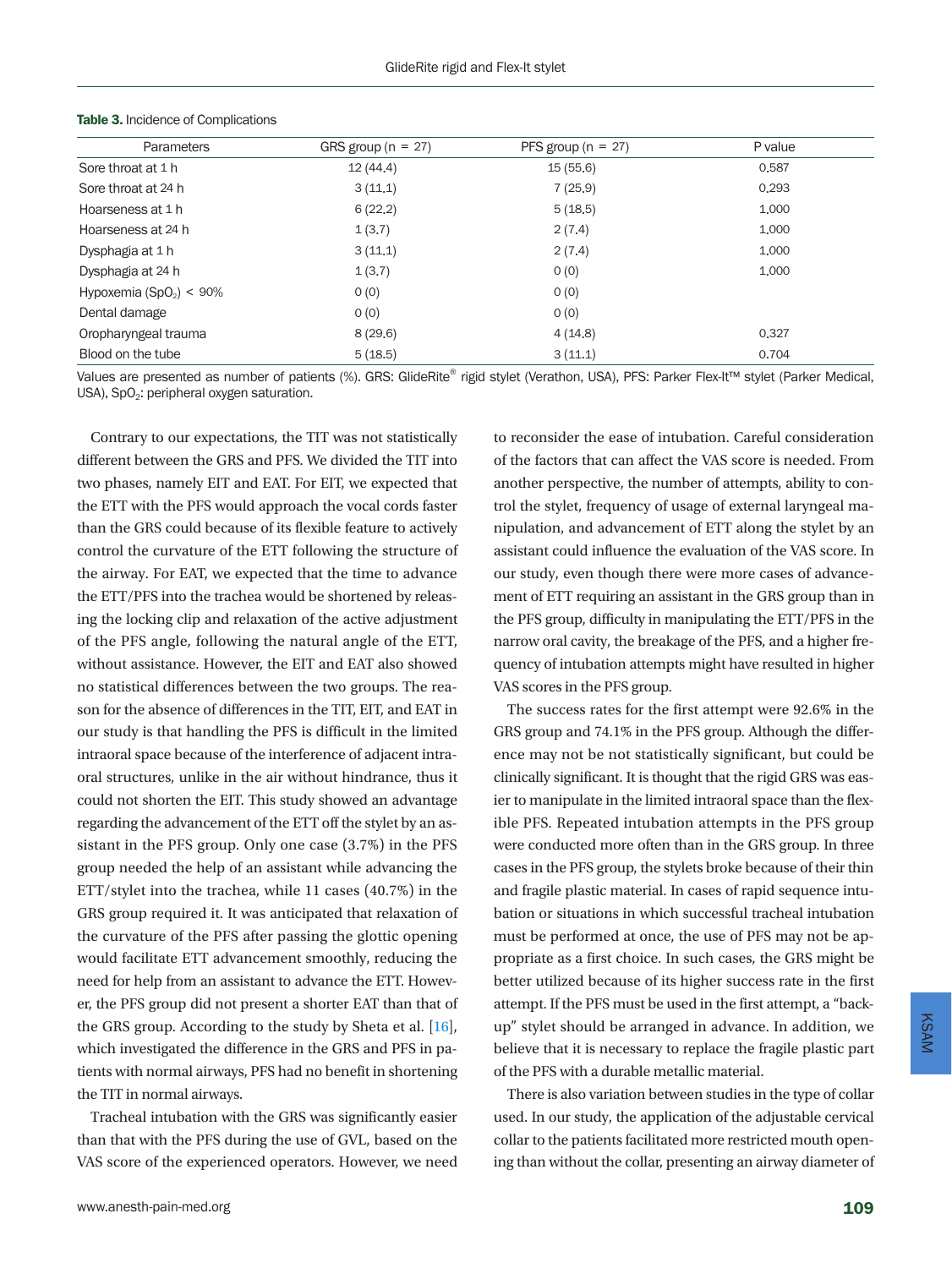4.8 to 1.9 cm in the GRS group and 4.6 to 1.9 cm in the PFS group, thereby sufficiently increasing the Cormack-Lehane grades for glottic view. This implies that the proper simulation of a difficult airway was set up.

Various complications related to the use of the GVL with the GRS or other rigid stylets have been reported by many authors. Previously reported cases of tonsillar and palatopharyngeal injury during intubation with GVL were shown to be related to the rigidity of the stylet and the 'potential blind spot' of the GVL [\[17](#page-7-8)[,19](#page-7-17)[,20\]](#page-7-18). While concentrating on the GVL monitor to visualize the tip of the ETT adjacent to the glottic opening, a "blind spot" might present in the passage of the styletted ETT from the mouth opening to the vocal cords [\[17,](#page-7-19)[19](#page-7-9)]. Our study showed no significant difference in intubation-related complications between the GRS and PFS groups. We first expected that intubation with the PFS would be less traumatic because of its capability to modify the curvature in the oral cavity and its flexible features. Perhaps because of use in the simulated narrow oral environment, both GRS and PFS touched oropharyngeal and laryngeal structures with higher frequency than in the normal airway. The incidence of sore throat 1 h after surgery has been reported as 18.3% in the normal airway  $[16]$  $[16]$  and was 50.0% in this study, irrespective of the type of stylet. Moreover, the incidence of oropharyngeal trauma has been reported as 10.0% in the normal airway [\[16\]](#page-7-20) and was 22.2% in this study. Although the studies were not compared under the same design, the incidence of trauma was higher when intubation was performed in a narrow oral cavity in a simulated difficult airway.

This study has several limitations. First, since most anesthesiologists including the operator in this study are usually familiar with use of the GRS, there might be a possibility of difference in learning curve from that of the PFS. In order to overcome this point, the operator had sufficiently practiced intubation using the PFS prior to study participation. However, we think that it is inevitable that the differences in the learning curve of using the GRS and PFS can sometimes occur, which might have affected estimation of the sample size. If the sample size increases, it could make a statistically significant difference, but it will not be a clinically significant difference. Therefore, the authors believe that the conclusions will be the same as this study. This is one of the major study limitations. Second, the anesthesiologist who performed tracheal intubation could not be blinded to the stylet used. Although the assigned stylet and ETT were concealed before intubation, it was impossible to prevent the anesthesiologist from knowing which stylet was being used during intubation. Third, we tried to simulate a difficult airway with a cervical collar, but it could not reflect an actual difficult airway. Difficult airways include not only neck immobilization and limited mouth opening, but also many structural problems of the airway. Tongue swelling, abnormal dentition, and distorted pharyngeal or laryngeal anatomy can affect the difficulty of tracheal intubation. Therefore, this simulated method is limited in reflecting the actual difficult cases.

In conclusion, in patients with a simulated difficult airway, there was no difference in TIT using either the PFS or GRS. However, endotracheal intubation with the PFS is more difficult to perform than with the GRS.

### **FUNDING**

This study was supported by 2017 Kangwon National University Hospital Grant.

### **ACKNOWLEDGEMENTS**

Flex-It™ stylet has been changed manufacturer name since submitting a manuscript (changed from Parker Medical to Salter Labs).

### **CONFLICTS OF INTEREST**

No potential conflict of interest relevant to this article was reported.

### **DATA AVAILABILITY STATEMENT**

The datasets generated during and/or analyzed during the current study are available from the corresponding author on reasonable request.

### **AUTHOR CONTRIBUTIONS**

Conceptualization: Minsoo Kim. Data curation: Juyoun Kim, Byeongmun Hwang, Seongsik Kang. Writing - original draft: Ji Won Bak, Yeonji Noh. Writing - review & editing: Minsoo Kim. Supervision: Heejeong Son.

### **ORCID**

Ji Won Bak, [https://orcid.org/0000-0002-8446-5520](http://orcid.org/0000-0002-8446-5520) Yeonji Noh, [https://orcid.org/0000-0002-1539-606](http://orcid.org/0000-0002-1539-6066)6